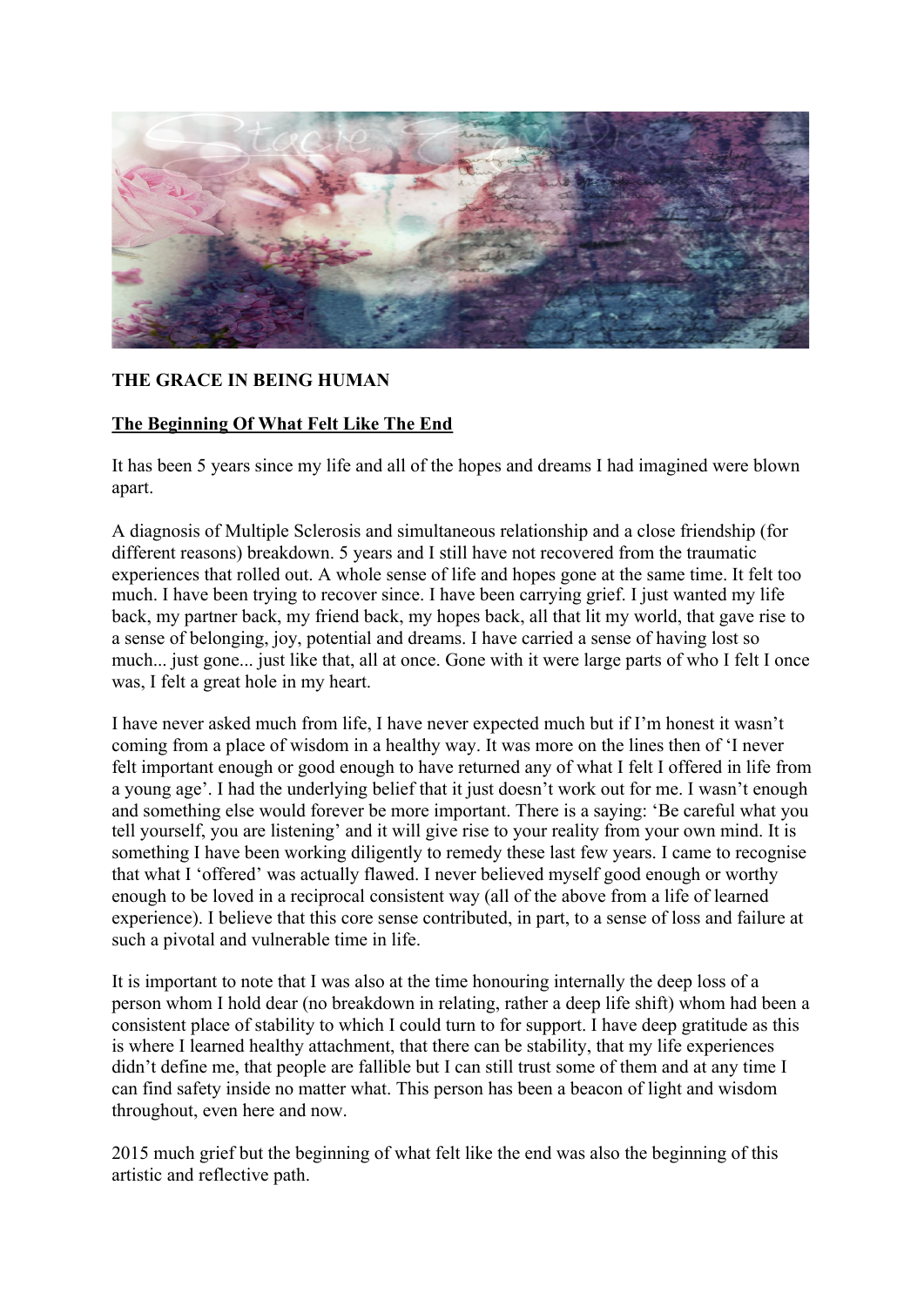#### **Heart Learning**

Throughout my short life I've have found myself in many hard times (mostly not of my own making but occasionally in adulthood of course) looking to the people around me to just pick me up and love me harder for a moment, because that is what I have needed as a human, but life didn't work out so. Early attachment is important to understand for future connections and overall wellbeing. I learned eventually (after much turmoil and resistance) to pick my self up and hold my own (and have for the majority of the time) we can't always have the things we wish for and sometimes things are also not what we really need.

I have had some fundamental core beliefs to challenge and transform. We have to challenge our unhelpful core beliefs as they create undercurrents of feeling that drive us and most of the time we are unaware of this. In moments of stress our tendency is to revert to these undercurrents rather than responding from our wiser more grown selves. We benefit most from discovering and acknowledging all that clouds and hides, obscures or keeps our heart hidden in fear of potential hurt. These beliefs and undercurrents may be a way of initially helping to keep us from experiencing hurt but in the long run they can end up keeping us from love, bonding, loving healthily, connecting intimately, communicating effectively and finding comfort with another/ each other. Holding back protecting ourselves out of fear leads to breakdowns in communication, further fear, imagined scenarios or rehashing of the old stories we once told ourselves and stress is mostly the result. All of this can and will likely give rise to strong self attachment (ie attachment to 'my' 'I' based truth, 'my' 'I' reality, 'my' 'I' based habits, 'my' 'I' based needs and that can end up being valued above all else ie. 'all that is not me, mine, my or I'. Leaving little room inside for patience or forbearance of anything that challenges all that is the 'me' 'I' 'my' identity). This can result in feelings of loneliness, feeling misunderstood, not fitting in, awkwardness, avoidance and isolation. These feelings then can go on and feed into a cycle of habitual escapism and keep us from opening up our hearts. Armouring instead. If we remain so attached to 'ourselves' and 'my' 'I' based thoughts and beliefs or take them so seriously as if they are solid facts or absolutes then we are likely to find that there is a struggle to truly open our hearts. We may find ourselves remaining close only to what feels safe, risk averse (and may even try hide this from ourselves, very well) and as a consequence we may never grow beyond our walls. We may even shift those walls around to tell ourselves we have changed but it's just the same walls reordered. The problems will likely show up time and again. If caught in this habit unawares the tendency will be to project our 'self' based stories and beliefs outward and it will be a struggle to hear anything else but our own thoughts and feelings, it will inhibit our ability to know and grow with trust beyond our 'safety' walls, it will inhibit sense of belonging beyond the things we identify with 'me' and 'mine' and interrupt stable consistent healthy relating. Really seeing, catching, understanding and adapting our habits can help and support change. Each person has their personal journey in life and that's ok we each find the light in differing ways and at different stages. Science and heart teachings show us that as we grow we benefit most from opening ourselves up, by de-armouring our hearts, by not holding 'our sense of truth' in moments as absolute and fixed. By taking small calculated risks and widening our experience with others embracing the diversity of difference in our interconnectedness, we have opportunity to grow.

It is helpful for us to learn about the non-solidity of our thoughts and feelings, that there are other truths too. All equally non-solid, transient and subjective but also there in this opening, de-armouring of heart.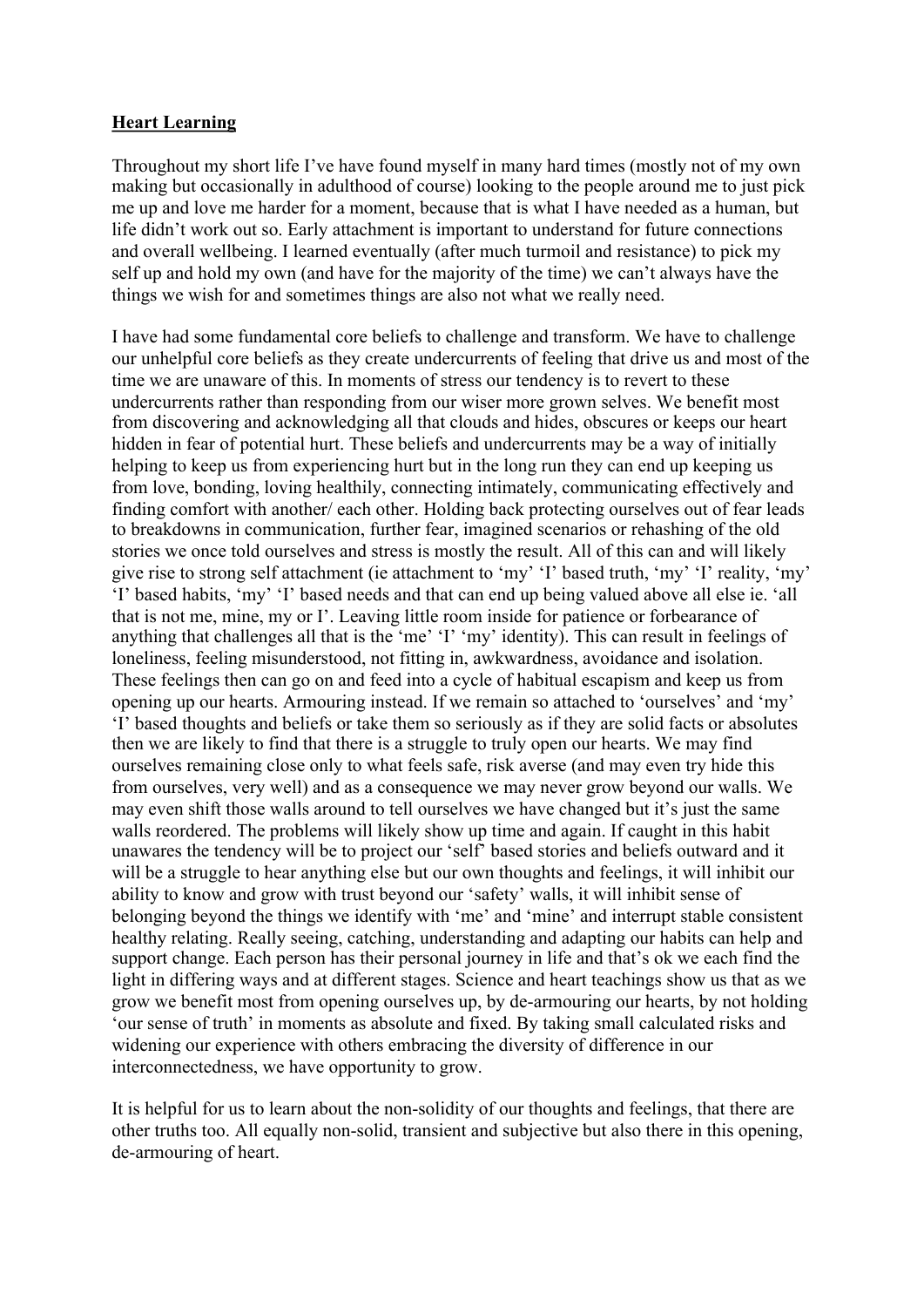# **'There is nothing either good or bad, but thinking makes it so.'**

"*Thoughts lead to images, lead to a story, lead to emotions. Life is a movie in your head.*" ~ Byron Katie

Life is suffering, being so attached to our sense of 'self' and the stories we tell ourselves then rejecting what doesn't fit our narrative is one part of the root of that.



"*Seeing how the whole situation is created by ourselves, how things like praise and criticism are just words and yet one can make us happy and the other miserable. It is so silly to allow ourselves to be upset when we don't get what we want, to be angry when someone criticizes us, or happy when someone praises us. It's so silly to discriminate, deciding one thing is good and another bad. We see this, and see how all this is the mind projecting and believing its own projections.*" ~ Lama Zopa Rinpoche

Love is important, belonging *is* a human need. Feelings are transient however, as are our thoughts, not based in solid absolute truth like we can tend to believe. I reflect how can someone else find the equanimity of love and care with us if we do not have a sense of love enough to open from our solid belief in the absoluteness of 'our own' sense making, and attachment to 'our' truth (no matter the relationship, friend, family, lover). Fear and 'self' protection can only keep us from love, connection and belonging.

## A Quote by Suzinn Weiss

*"When we drop fear, we can draw nearer to people, we can draw nearer to the earth, we can draw nearer to all the heavenly creatures that surround us."*

MS has brought up feelings of lostness and hopelessness, for example, feelings and wonderings of who would truly wish to spend time with a person or build any kind of reciprocal relating with all the fears that Multiple Sclerosis brings. Who wants to embrace that which to an outsider may appear challenging and restrictive? Facing potential changes in connection, appearance and presence?Not knowing how to be or what to say? The circumstances can also attract people whom want to control or create co-dependancy and that isn't healthy for anyone either. I feel caution inside, something healthy consistent and balanced is best for wellbeing in life. Something that supports both interdependent relating and has space for independent time, space and growth. For good wellbeing, for health there needs to be stability. There is much liberation, learnings, change, freedom and lots of creativity involved with MS... but I feel invisible as a human being in this way. People's projected perceptions of Multiple Sclerosis have and do affect this, among other things, but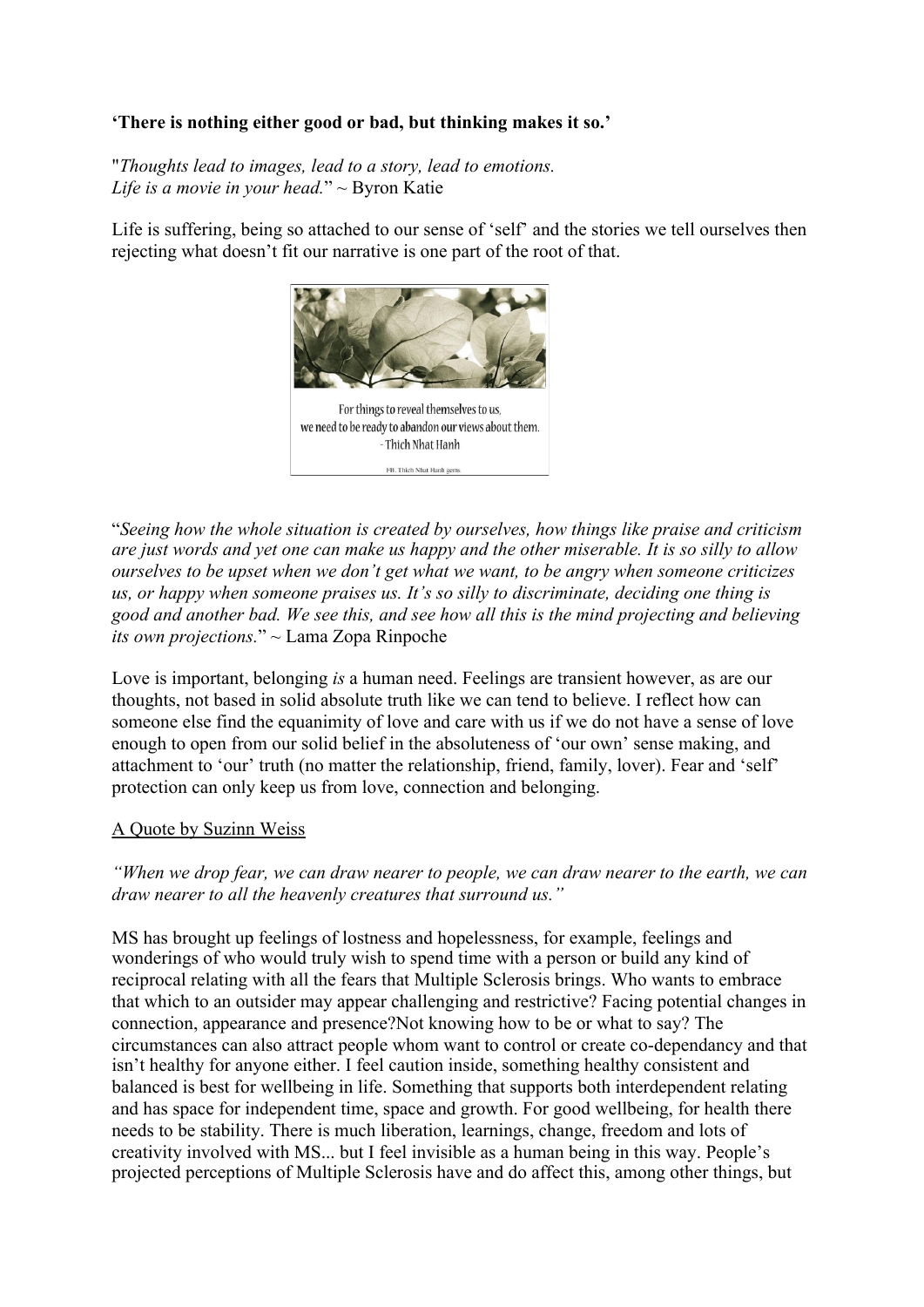also it is 'my' mindset too. I have held a core belief that I am burden and with or without intention this has been frequently been reflected back in many different forms of relationships. I now understand this reflects more the level of a persons capacity and awareness in those moments rather than any sense of value and worth I may be feeling (or creating). I came to believe through too many life experiences and messages that I wasn't worth it, not worth the choice, not worth the effort and not worth reciprocal love. That however is not true and this belief needed shifting, it is hard work detaching from our beliefs and the things we tell ourselves in our emotional states. They are strong protective (but eventually harmful) habits. Our beliefs are thoughts and feelings informed by a multitude of sources and clouded by a sense of 'my' 'me' and 'I'. If we examine long enough it is likely that we find is no absolute truth to these thoughts or feelings. We may instead find attachment to sense of self, and protection of that sense of self. There just may be a truth deeper than what we think and feel based on our subjective perceptions. Do we look inside often enough? If so how deeply do we really explore our sense of truth? Where are the facts that prove this absoluteness? Could there be a lot of assumption happening? If so why would that be? Then once more, so what is the truth? These stories we tell ourselves can serve to hold together our sense of self and to protect 'us' but it's not necessarily how things are. Life is uncertainty, not knowing is a thing. If we look the likelihood is that we will find that present thoughts and feelings will shift and change because they have no solidity or fixedness.

At this point in my life thing's that I used to believe were important aren't important anymore. I'm not bound by my older belief systems or needs. I have new systems but try very much to open up and be flexible as much possible. It is no easy feat at all though and sometimes I fall at the first hurdle.



What hope was there all those years ago of sustaining or retaining any possible union of love in life with the belief systems I held? It takes maturation and time. I'm still learning, we all are. There is much to learn, to be with and not hide from. Much to develop loving kindness towards. All learning, all listening, all holding with kindness the emotions that rise and pass through.

(I do not know the artist nor do I do not retain the rights to this work. Sourced for the quote on Pinterest)

Fellowship, companionship and belonging *are* basic human needs. We seek this naturally. It is important to be open, flexible and embracing of differences in one another and to be open to all versions of truths because they all coexist. Quantum physics teaches us this as does Eastern understanding. Not being attached too much to our 'own version' of the truth opens us up and allows us to see a wider reality, more like a global view rather than just where we live if you like. This in turn can allow far more flexibility and forbearance in times of challenge by not dwelling too much in our own senses and meaning making of things. Here we may find a relaxedness and responsiveness rather than a reaction. If we open reflect and examine there can be understanding that this isn't how things really are but more like a reflection of what we may be feeling inside.

If we find ourselves in old thinking or relating patterns the likelihood is that we are either caught in an old belief system, old habit(s) or have some trapped trauma and are projecting this reality outwardly. Essentially not as open or present as we think we are or would like to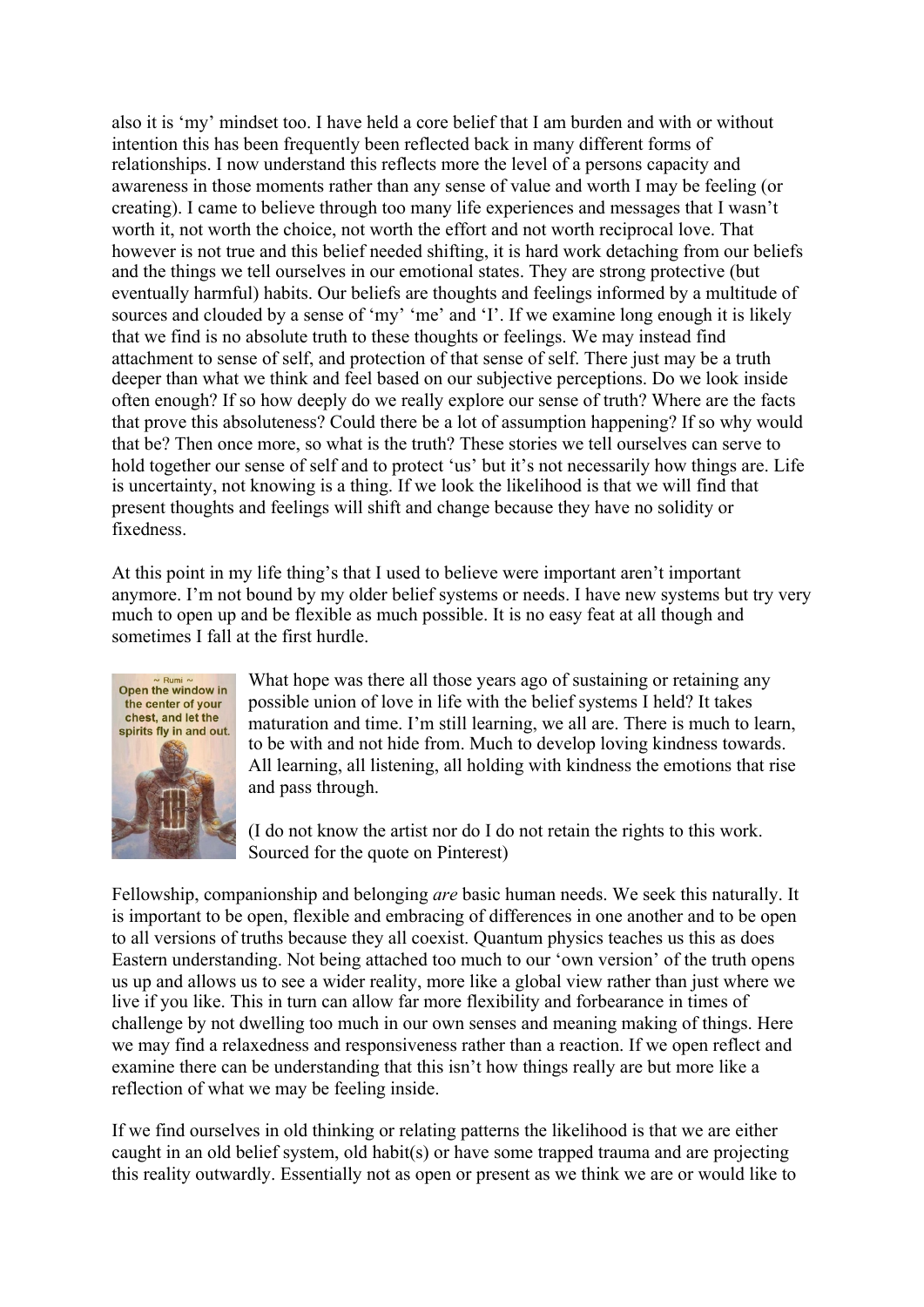be. Somewhere perhaps not in our conscious awareness we are likely holding a bit more tightly to some sense of 'our' truth, a truth that isn't truth at all and isn't serving real growth or opening. It could be beneficial to us if we learn to catch it as it is happening, catch this thinking/ feeling in our mind or interactions and then work to calm it. Not always easy as it can grow legs and run. Calming takes time. It requires attentive and mindful awareness.



When we don't acknowledge all of who we are, those unacknowledged parts we then project onto others.

Sourced on Pinterest, author unknown. I do not own the rights to this image or quote.

#### **Purpose Of Writing This**

The purpose of this post is to share the root of this art project, sharing the deeper 'why', personal reflections and any growth from all those years ago in 2016 when I began with this focus. It also expands further and more deeply on my pervious post 'In Search Of Meaning (ii)'. This is about being human, exploring what this means and how it manifests for each of us in relative terms. Exploring what helps and hinders us. I talk about the stories I have told myself around life experiences and the beliefs I had formed and have had to work hard to shift. Equally with understanding around a need for opening up I have found there also needs



to be wisdom. This wisdom is reflecting on my own thoughts, feelings and actions then coming to understanding how they have helped to create the sense of reality that I experience today. At times in my life (and can still find myself doing so now) I have demonstrated little respect or value for my own human needs or personal boundaries (which are equally important to know, they may grow and shift with maturity but need acknowledged and respected in the moment) and the consequence has been tolerating unhelpful behaviours, giving too much allowance and space for things that haven't been helpful in the longer term. This equally meant that there have been times when I haven't respected or understood other people's

need for boundaries in moments also. In not recognising our personal boundaries there are many in life whom take advantage of this or of our kindness and patience. Some knowingly and others without awareness from their own needing. I consider this compassionately however as we all have our histories, habits, meanings and conditioning. Ultimately the responsibility lies with us though. Personally I have bought into those introjected messages that I discussed earlier about worth and perceptions of how I should and shouldn't feel or exist and this has hindered heart growth. Once I recognised this it has been my responsibility to grow from them. I must say though that equally and again with compassion, those introjected messages have come from others whom at the time were struggling with their own hurts, fears, insecurities and introjections from their life stories. From an ancestral cycle of belief systems, behaviours and habits.

Image from www.tinybuddha.com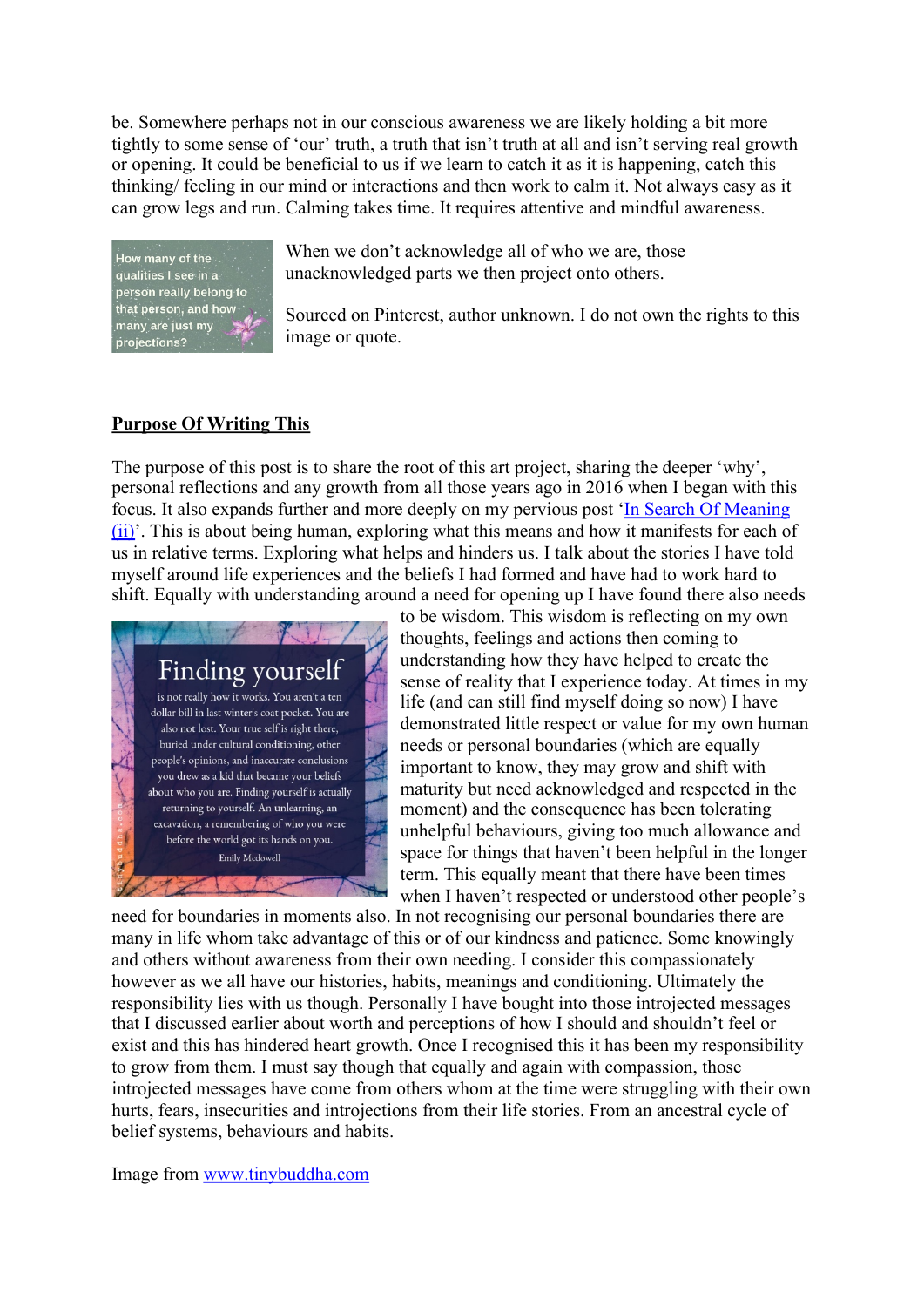# **Contemplating Relative Cause And Effect**

There's the lesson often taught about scrunching a piece of paper, the more the paper is scrunched this cannot be undone, no matter how much you do your best to flatten and remove the marks, it can't be fully be removed, an impression remains. I wish someone had taught me this as a young child then I may have come to understand this life of cause and effect. Scrunches happen and we all go on and create scrunches on other people's paper. Once there is a mark for some people it is hard for them to it let go and when trust is questioned it is so very very hard to regain it, the marks remain no matter what one does. It takes willingness, effort and investment to find ways to adapt and grow and learn to rebuild trust but most people don't know how to, are afraid to or perhaps can't or they chose not to. We are all different in these circumstances and that is just how it is. No matter how we grow and change and these marks no longer affect *us* they still exist in time and space between people, whether it be friends, family, partners, strangers. It's hard to take things back once they have happened. To heal is a journey and sometimes it is just too late and out with our control but we owe it to ourselves to *heal our hearts*. To learn how to be aware in our actions as each action has it's consequences. Also sometimes things happen to us and there is nothing required as a response other than just to allow the space for healing. The ebb and flow of this relative human life.

# **In The Still Moments Four Years On**

Reflecting on an earlier post from 2016.

In the still moments I find I am still sitting with the same grief, it having never left. Having to hold a sense of abiding (sometimes with a messiness or uncomfortableness) with whatever arises and whatever subsides. Yet in the stillness the grief is still there, it still speaks. Consistently felt. Non shifting.

But what is it that has been lost? I have a fulfilling life and future potential (uncertain of course but potential none the less), surrounded by good people, a sense of purpose, places where I can be of help, support and benefit to others, a support network, inner resourcefulness, resilience, creativity, and so on. All rich in their experience and I'm fortunate this life to know these.

My close friend returned. It both feels and is practically different and there is understanding between us, we are still there for each other, just differently. There is a little bit sense of loss here but not overly there is equally healing.

So what is it that has been lost? Why still in the quietness is there the deep rooted feeling of grief? The question needs asked again and again and again until this part of my heart is heard by me.

Holding the loss inside sitting with it, looking at it, feeling it all these years and still the feeling is so. Unchanged. What is it trying to say? What is the story of this heart? It is all just stories at the end of the day. Just stories. Everything changes (and everything has, lots and well) and nothing is ever as it feels or seems, it is transient, non-solid, impermanent…but somehow there is a static sense of heldness. I feel a thin golden thread connecting my felt sense to something of a deep significance inside. But what? Maybe something has been packed away and got lost. Perhaps part of my heart and identity died that year and I haven't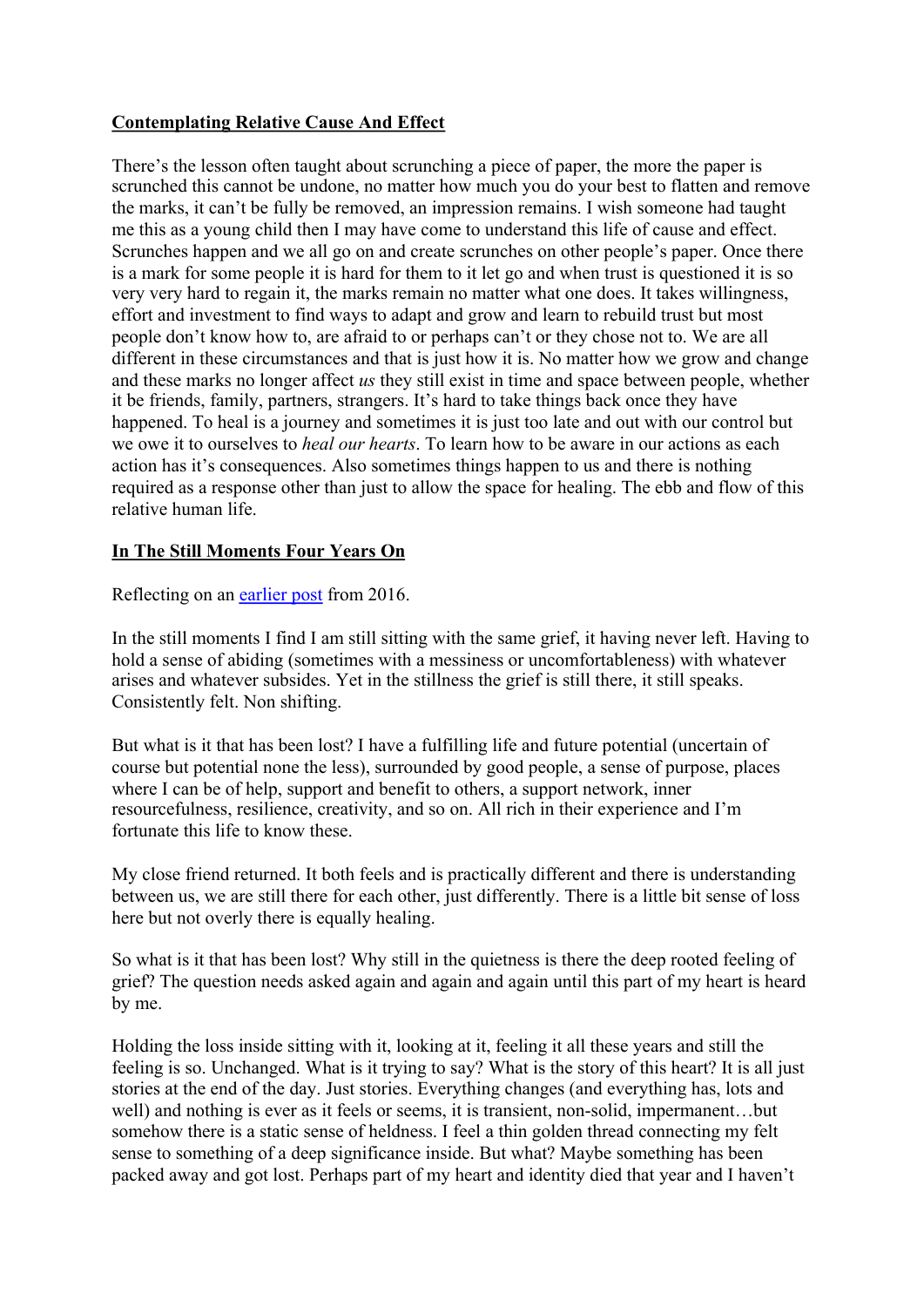properly given space to it, perhaps the inner instinct to hold in the pain and shock of it all was a breath in that has never yet been breathed back out. Perhaps there is still a reverberation of shock. Disbelief, unrealness... maybe.

Clearly something is needing honoured in this heart about all of that. Something suppressed in my being that is needing to speak. What is feeling lost?

Two things come to mind:

*Grief is love with nowhere to go ~ Jamie Anderson*

and

*In French, you don't really say "I miss you." You say "tu me manques" which means, "you are missing from me"*

Perhaps 'what has been lost?' isn't the question at all. Perhaps the question is what do I feel is missing? I think the answer is my freedom to flow with deeply felt love and affection. Expressing and allowing the love that lives in my heart to flow freely and joyfully without constriction, suffocation or holding in fear of loss time and again.

I think there is a sense of suppression and packing it behind daily life to get on, it's valid and exists, the heart voice needs to be free. There is so much love bursting at the seams within this heart but it doesn't flow, it can't flow as it no longer has a place to go. So it sits stagnant or held tight in a small ball. Frozen energy. Perhaps I need to just allow it to be free and open rather than stuffing it down so tightly that it stifles. Open hearted and congruent. Perhaps this part (among a couple of others) is needing watered with tender, loving kindness and care. Having room to live, breathe and express itself. It doesn't need returned, not at all just freedom to exist, non-silenced, constrained or compartmentalised. It may be about allowing it, abiding with it, being the best friend I can be to it and whatever arises. Maybe that is ok.

Life is hard enough, it is important not to suppress our feelings but instead to create a steadiness around them so that we can tend to these tender places that we find within us. Living congruently and respectfully. It is all okay. It is what it is. It doesn't need to affect anyone else but I can see it might be far healthier for it to live and breathe in its own way so that again then there can be a sense of balance inside. Congruence, opening, breathing, dearmouring, authenticity. Allowing love to exist just as it is in it's rawness and honesty. Kindness and care for its existence and it's story. I am learning that it is ok to exist, to just be with that authenticity and stop adapting . It may not fit with others, but that is ok. Respect. All truths and stories co-exist neither more right than the other, just energy that is.

It is not good for our health or wellbeing to live a life shutting down emotions that we experience, we need the freedom to exist just as we are. If we are shutting down emotions we could benefit from being curious as to why.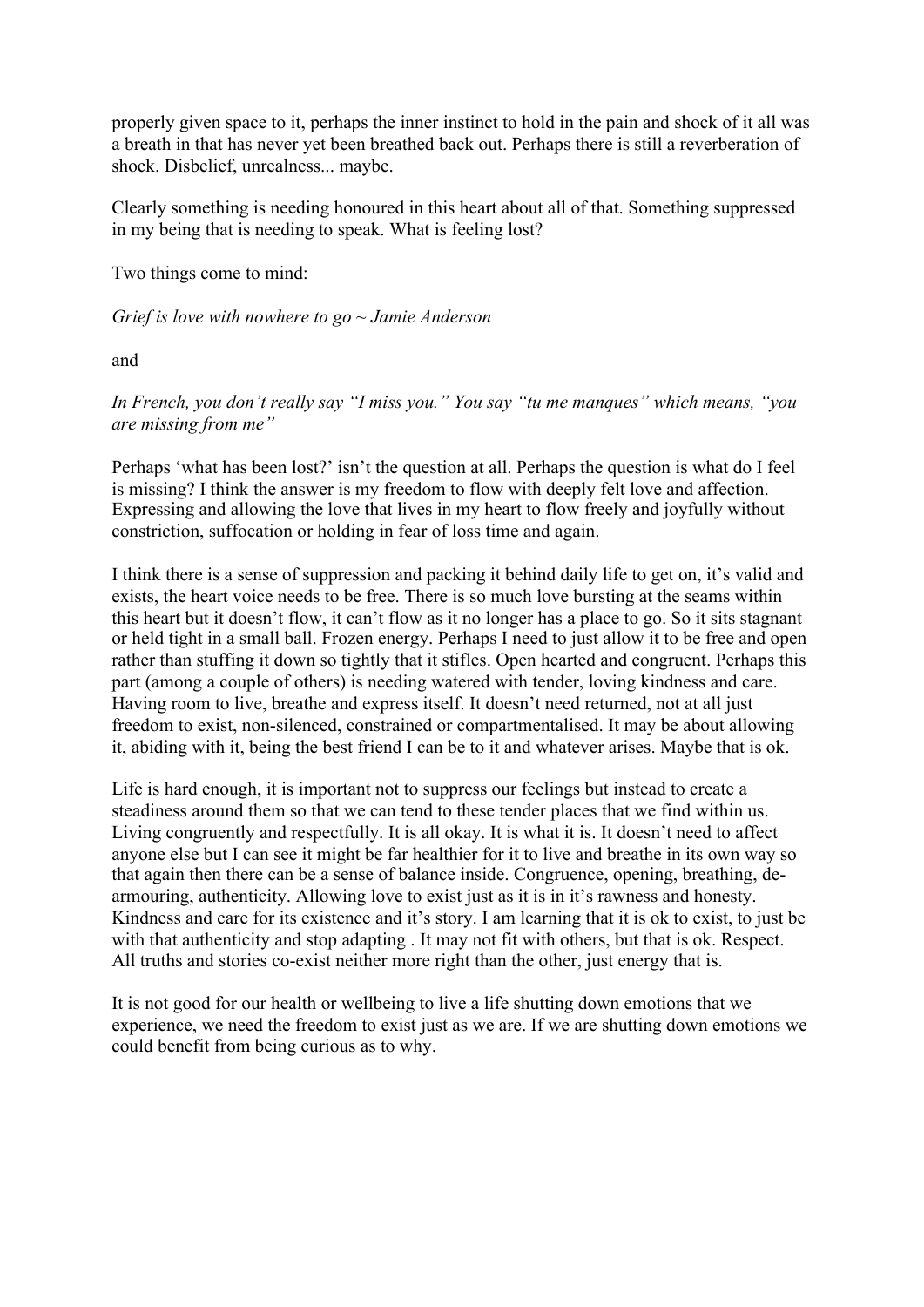"When you shut down emotion, you're also affecting your immune system, your nervous system.<br>So the repression of emotion. which is a survival strategy, then becomes a source of physiological illness later on."

- Gabor Maté

May there be a way within this artwork to give this and all other stifled, suppressed, adapted moments in life the room they need to finally breathe, to exist with space and voice. May this heart breathe, may it play it's music, sing. Perhaps much has been held frozen inside and it's now time to thaw?

I know I can't get my life back as it was, all is impermanent and the nature of everything is change. I wouldn't have wanted it back in the same way that it was either rather something healthier and more mature. As Heraclitus once said:

*No man ever steps in the same river twice, for it's not the same river and he's not the same man.*

It is ok to be as we are. I'm just learning this. There is space. Just try not to be so attached to 'my' 'I' 'mine'. As this is most likely to keep us with and protecting our ego, our 'self' clinging and will continue to repeat all of our unhelpful conditioned habits of mind getting in the way of real growth. There can be other stories and other adventures free from these habits. It is possible. Anything is possible.

It is time to embrace all that is there, befriending it, allowing it and opening this heart up. Speaking up. There is a song to sing, like a bird atop a tree with freedom, allowing each note to gently carry its way in the wind.

#### **Today**

A Quote From Thich Nhat Hanh "Interbeing"

*If we cut ourselves off from the reality of suffering, whether our own or that of others, we cannot have compassion."*

This applies to each of us. Like the lotus we mature and bloom from our mud. What pains or challenges us and asks us to rise up is the mud. We cause harm by negating it or pushing it away. Let it settle for some clarity yes but try to remember our mind chatter is stories (merely stories) and they are interwoven with others in interconnected lives. We are not separate. Our story is part of a wider story and fabric of existence, it can't be the *only thing* that is true. All truths exist, all are subjective and given meaning only by all that we attach from what is inside us moment to moment. All are transient and in essence empty if we break them down. Again I refer back to the learnings of quantum physics.

Truly listening to each other, openly and really hearing could be the key. What a society we could be if we had space for all.

Whilst reflecting on all of this I recognise also that our human tendency can be to want to stay with all that feels like light, easiness and bliss and steer clear of anything that feels difficult or challenging or that challenges our sense of 'self' 'me' 'my' or 'mine'. However abiding with these hard moments, seeing them through not distancing ourselves from them out of discomfort or unease could with time bring a deep healing, maturation and growth. The suffering we experience can become the seeds of wisdom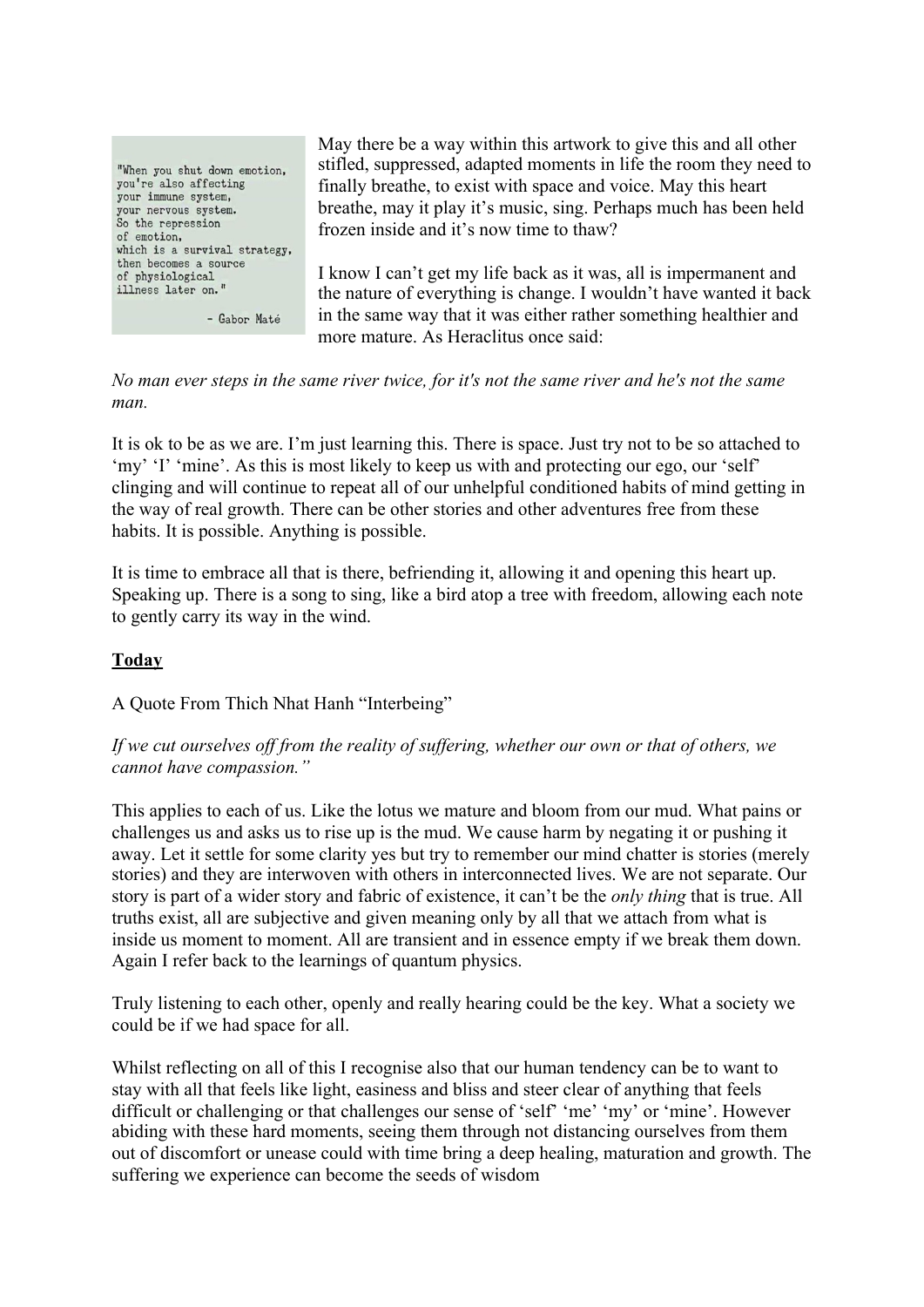#### A Simple Poem About Healing

## *I've learned a whole lot more about the light. By being open to the darkness, than by only enclosing myself in just ligh*t ~ By Jennifer Williamson

Life has taught some level of wisdom, to be more honest and clearer with intention and presence, to say things as upfront as clearly as possible and where possible leave less of a scrunch (this is hard though as people feel and react from their own being and this is out of our control so we can't always foresee, mistakes happen). I don't always manage it sadly but diligently give my best, again sometimes in attachment to 'my own' pain or discomfort I forget for a moment and revert and need to learn again.

Personally there has been discovery that it is ok to be a strong person and forthright in expression if the motivation and intention is to seek a clarity and for a wider benefit (again people may not like that as they feel and react from their own stories. This is out with our control, personally I just try to have good motivation. We are not responsible for how others react within themselves but we are responsible for *our* intention and motivation). Time has also taught compassion and forgiveness for things in life that may never be recognised, honoured, understood or for all the apologies that will never be received. This still leaves it's mark but forgiveness all the same. There has been learning of forbearance, patience, grace and kindness these last years regardless what arose. Owning what behaviour I may have projected and equally not to wear behaviour that has arisen elsewhere. There has been learning that talking is important and more so in person. Online and text or email can feel as if it lacks personal nuance, body language and the general chemical responses we feel in the company of others and as a result mostly stay within the limits of our 'own' sense of life again missing the wider opportunities and picture. It is hard to read intent, emotion, humour, personal meaning and can often lead to misreading, not understanding and assumption. Learning has been not to assume, we can wonder and ask questions alternatively trying best never to assume anything because most likely our sense of things are mistaken and based in our subjective reality from which we then go on and make decisions without the clearest understanding. We can't possibly have wisdom if we don't enquire or examine further than our initial sense making. Learning has been that it's ok to disagree with someone or have a different perception yet still respect their view, as mentioned earlier all realities exist. Neither more accurate than the other. Again as mentioned earlier I continue to try and learn to be less attached to 'my' 'me' 'I' truths and to have room. That it is all transient, non-absolute or fixed and all meaning is subjective, a creation from of our own mind tendencies and our senses.

Learning also has been that wherever focus goes energy flows. Where one waters one's garden counts as this is where the garden of our lives will grow. Whatever we tend to, nourish and water will be what blooms. Whatever we give less attention to, avoid, neglect, or ignore or keep distance from in life will will die and these are active personal choices. Consciously or not we are fully responsible for these choices. We are not at the mercy of something or someone else at this level. Learning has also been that compassion is *key* and it is *not* just thoughts, wishes or words it is *action* beyond intention. Equally there is appreciation that it is not always easy unless coming from a pure intention. A pure intention that is not navigated by 'un' or partially subconscious emotional undercurrents and these are very hard to identify. The accumulation of life habits that operate with such stealth in our decision making and interactions are hard to see. It takes deep awareness and time. Even harder in moments when the sense of 'my' 'I' 'me' based truths are being ruffled, giving rise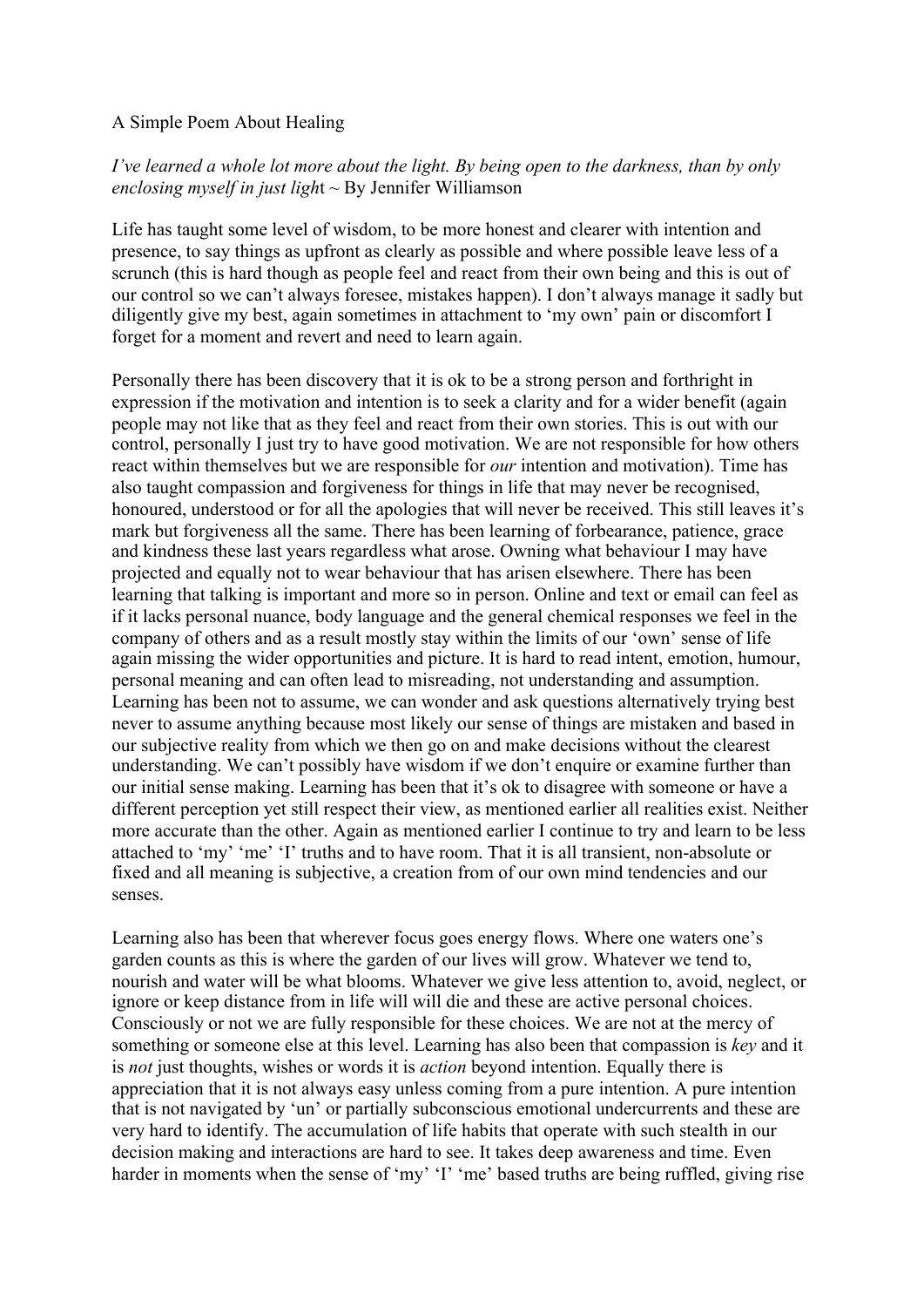to feelings of uncomfortable irk, internal noise, instinct to reject and a heart call to run to protect dearly this sense of 'I'.

Learning has been that there are many stories, as previously mentioned, all exist and no-one knows anything really, only where they attach meaning in a moment. That this meaning is transient and it tends to try to connect with our stories of self and find a position that props this up.

Learning has been that meaning is subjective and only serves the 'me' 'my' 'I' 'mine' stories that are divisive in our connections... despite being in essence empty. I am continuing to learn as best I can to hold and sense other beings in their own stage of journey and do my best to have empathy and kindness. As I say not easy especially when it clashes with 'mine' 'my' 'I' feelings but we are all doing the best we can. Practicing moment to moment awareness would not go amiss, I speak personally, we are not our past and the future is unknown all we have is here and now (easily forgotten in the mind chatter that manifests).

Learning has been that it is not about seeking or only being with feelings that are all peace and bliss, that it is about being present and abiding what is until we are no longer reacting which will naturally give rise to that equanimity.

That it is about being clear about motivation and intention in our interconnectedness. About learning to react less and doing our best. It's not easy though as we have a lifetime of conditioning. Particularly in western societies our values are placed in different things like brain ability, thinking and academic intelligence, having a good career, making a family to pass these values on to, having money, status, sense of security or just plain succeeding in life. Being a success, whatever that may mean personally. When reflecting back through life I have recognised that I was not taught to value heart, how to develop compassion, how to relate with wisdom based loving kindness whilst equally questioning, analysing and discerning the validity of my thinking. I wasn't taught how not to armour my heart to relate well and have an openness that allows for love, real love (not attachment) to exist and grow. I feel that now though. When not relating well we can find ourselves adrift, lost, not where we hoped to be, sometimes having a sense of failure somehow and/ or feeling confused because where we have actually placed value (watered our gardens) means that things get lost. Walls are built, lines are drawn, territory is marked and ideas of 'self' are defended. This isn't congruent with our essential essence and can estrange us from who and where we hoped to be in life. It needn't be this way. It needn't be estrangement. Open heartedness. Open hearted doesn't mean we neglect our boundaries it means we are aware of them and are aware that what we hold as 'our' truth may not actually be so and allows for the space to learn beyond the things we tell ourselves so that we can learn trust and to evolve closer to what we hope for with time. Boundaries are a form of protection but they can be flexible upon learning and building trust, they needn't be fixed.

In this moment I am like an onion layer by layer healing all of the scrunches in my life, scrunches given to me, ones I have caused and all of the scrunches that in turn came back to me in that cyclical way... in many ways with many people. To connect with the authenticity that is within. There is a need to look beyond personal meaning to develop awareness as to how this life has come to be as it is and to relax into it just being as it is, nether this nor that. Perhaps it's not a bad thing, perhaps it's a wake up call.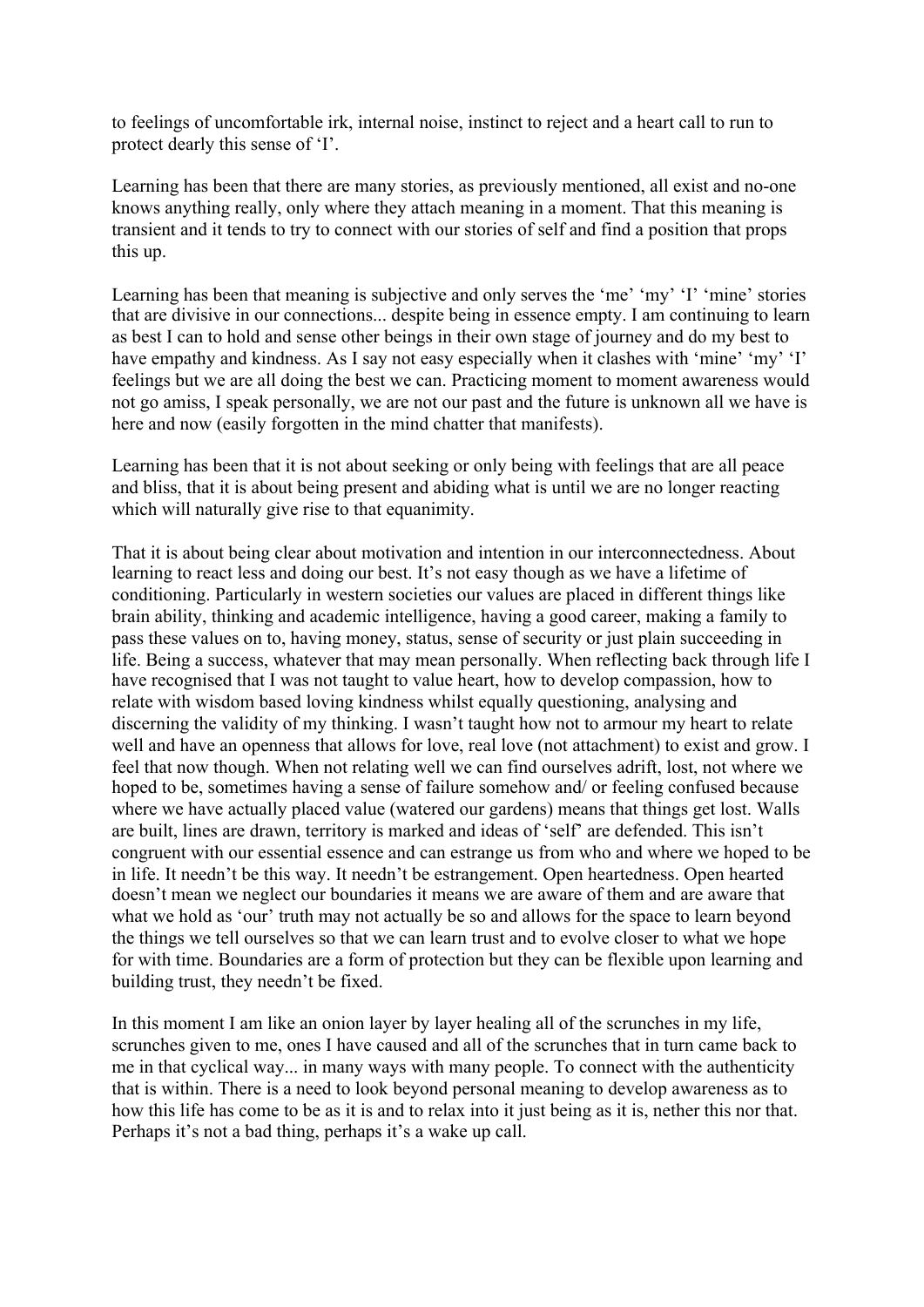I have learned to find forgiveness for what I did not know when I did not know it and trust I will grow a lot more by learning how to be more thoughtful and open in life. Gently and gracefully becoming aware of inner motivations and their real impact, to think in terms of long term compassion not just moment to moment kindness. To understand and accept a wider picture and not to be driven by feelings or moods in the here and now (not easy in moments when for example we are ill and less resilient though, as I am in this very moment).

I have within these years learned to always respect others (by not and it's effect and consequence, mistake making) and currently equally learning to demonstrate value and respect my own being, far better than to date. To speak up even though there is a deep fear of loss, sudden disappearing or of cliff edge absenting disappearances without proper understanding and goodbyes. There has been learning that is important that we say goodbye to people because there is no guarantee we will ever have the opportunity speak or meet again, the connection could be the last in this lifetime, that much I have learned in the passing of my dear sister lately. We do not know when it's our time. Goodbyes are important so as to not feel regret later when it has been too late.

I have learned to honour my heart and feelings always even though they may not be correct or true but just to honour the arising, not to let let past mistakes or perceptions define what comes next because it is just stories at the end of the day, subjective, transient, non-solid stories. Stories change every time we attach meaning to them from whatever perspective or chatter we have in our minds in a given moment and the stories can always be rewritten. If we chose for them to.

Learning has also been to be brave in the face of adversity, impermanence and uncertainty because I do not know. I do not know anything! Nothing at all. Even this blog is just a moment of arising meaning and words. I'm not right either because I don't know, this is all purely personal subjective learning.

I have learned to continue to hold my own regardless. There is need right now to find permission from within to allow my heart to speak, to sing it's song and release it's stories to open up and heal into the life that is in the here and now. To open up to that whilst recognising hidden anxieties or scrunches. To take safe measured chances if there is opportunity and established trust. That there needs to be stability and consistency for this to happen though. I have learned that this is all necessary in building and maintaining respect and trust for each other in the interconnectedness that is life. That we function best when we are relaxed, not assuming and jumping into protective mode (which I certainly could learn more from, I'm fallible). That we need to continue to learn to relax over and over again whilst equally honouring and recognising the stories of our being.

Knowing our stories (but not holding to them as 'truths') so that it helps us to shift. Finding and creating an equanimity between heart and life. Creating and holding space inside for acknowledging whatever is there, and not running away but rather abiding with it, growing through it. Even if it's hard or interfering with a wish for bliss. As mentioned earlier learning has been that there cannot be truly in any level of inner bliss if we are avoiding discomfort, it is just mind trickery and avoidance. Life, experience, thoughts, feelings, stories are all transient and ever changing and nothing is certain except a process of dying. Whatever that means to you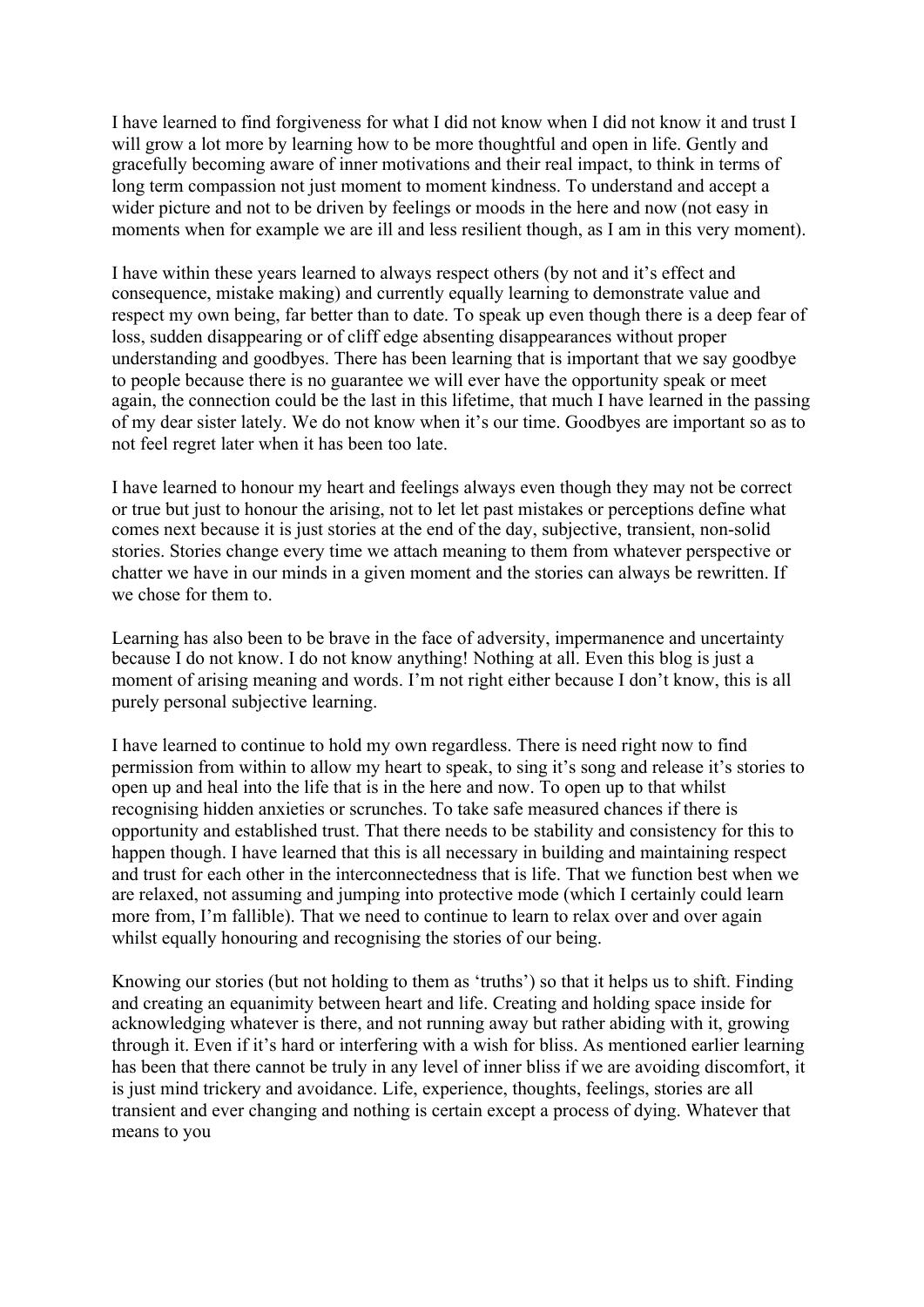# **This Moment**

Currently within at this moment I am feeling a wobble, I'm not as resilient as usual, I am exhausted, strung out and often feel confused as a result of a long period affected by illness (I will address this in a separate post). There's a sense of bracing myself and the memories of past times of having to do this are flooding. If I listen closely to instinct I am sensing a micro mirror in the here and now of that moment all those years ago when everything changed and disappeared in a moment of vulnerability.

A very wise man once taught me "no big deal, no expectations'. Let go of expectation and try not to be reactive. If only I can remember this fundamentally, rather than just as and when, it would be of greater benefit. I have to create space somehow and trust everything will be ok regardless then let go.

Once this body I live in is well again and there is a feeling of bounce back and resilience I can choose this path of going inward, the inner work, to continue to notice then take the layers off the onion until I understand heart and my motivation more clearly. Understanding more of the undercurrents of emotion that are driving my actions so that I can kindly let them go and make space. From here growth and opening. The hope being that there is an understanding of the humanity in us all so I can be of benefit and in less of a harmful way. Hopefully also it will dissolve further the 'me' 'my' 'I' felt positions in life that are no longer necessary or serving purpose anymore.

One can only offer to others what one is able to give to oneself.

## **Continuing With This Art Work and Inner Journey**

I'm sharing this today as I am starting from where I am at right now. No bells and whistles. Feeling a change in the wind of life once again. I need to find the permission to open up. I don't know where or how to begin but it is time. This post marks my intention to keep going even when it feels hard, to keep trying even if I am afraid because who actually knows? We are all so clear to state what we think we know but we know little. Who knows where all of this artwork and focus will lead, where life will lead for all of us. We are so certain of our thinking as absolute truth but it isn't so and if we continue to buy in to beliefs that are not actually true then it gets in the way of our own growth. This art project is about opening up heart to all that is bigger than 'me', it is about humanity and what brings each of us to be who we are, our stories. How we make meaning from our circumstances, how meaning is made from sensory and thought experience and how tightly we hold to these as 'our' reality.

Here is a link to an inspiring and wonderful artist Christopher Remmers who is pondering the question "Why is authenticity important?" especially for creatives https://www.facebook.com/615659948893720/posts/962839977509047/?vh=e

*Everything reverts back to being genuine. Whenever there's a gap, the only way to be a warrior is to refer back to the genuineness, which is somewhat raw and so tender and painful. That is the saving grace or the safety precaution, so that the warrior never goes astray and never grows a thick skin*

 $\sim$  Chögyam Trungpa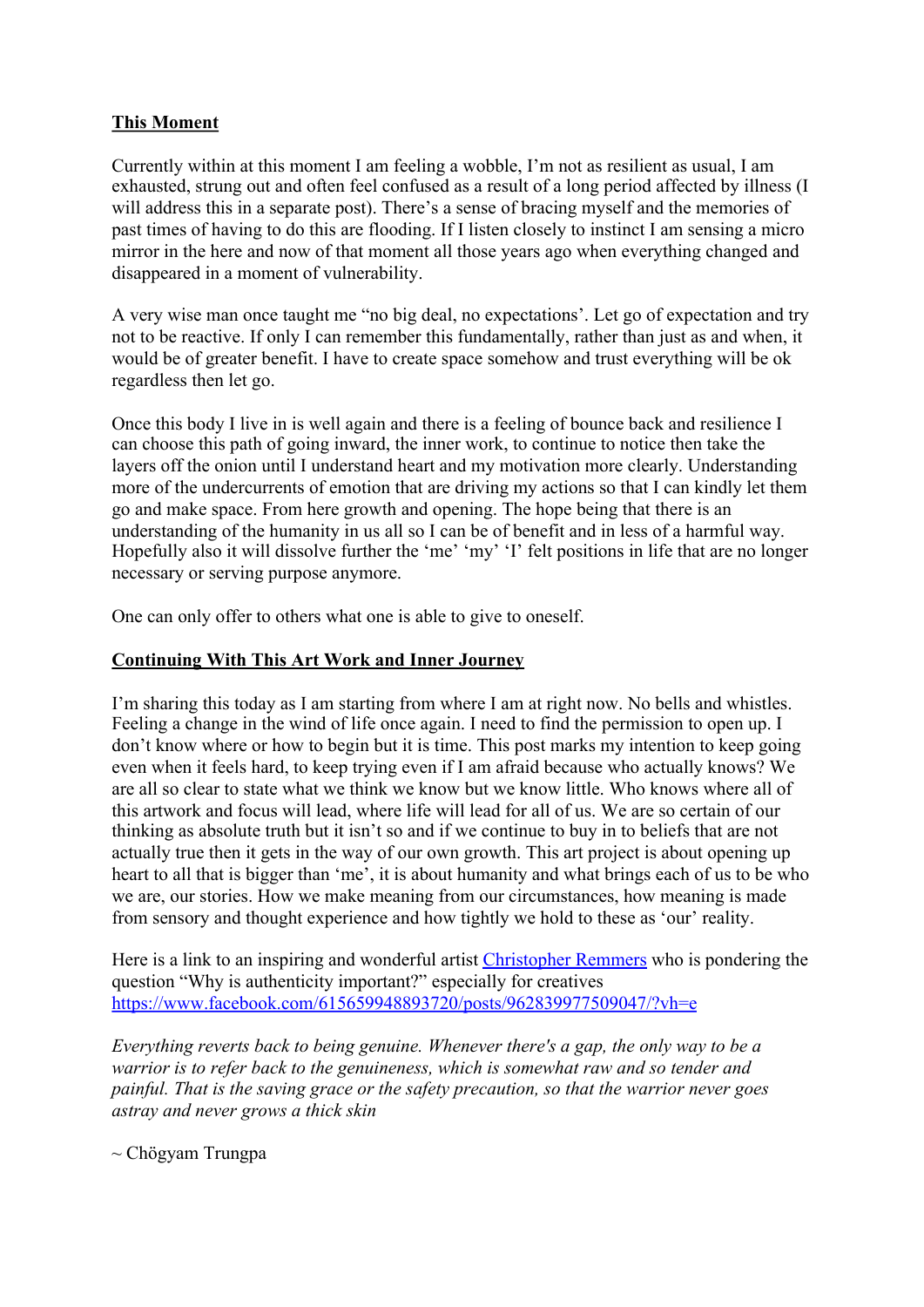#### *'We know what we are, but know not what we may be.' ~ Hamlet*

Well maybe and also maybe we do not. Maybe we only hear the stories we tell ourselves and maybe there is more to that, more underneath, more on a subtle undetected unconsciously driven level. More on an micro level, physically, emotionally, elementaly, and energetically. This is the journey I wish to take, to look deeper at this entity I call 'me' more deeply. Am I a sum of all the stories that I have listened to about myself and have told myself? Or is there another truth about who 'I' am?

I hope to understand the entity that I call 'you' too with more patience, understanding and acceptance.

I have faith that alongside the artwork, I can unravel from my own life conditioning and habits to give rise to a more open heart. To understand differently beyond the things that I think 'I know' to discovering a different truth than 'my own'. Maybe, just maybe, in sharing this journey it can help another person too.

These senses of ours create a perception that feels absolute yet it is never ever so. We cling to

In the first stage of the journey you learned to replace harmful beliefs with helpful ones. It was such a relief to let go of negativity that it became a temptation to stay there - to make your home in those newly acquired positive thoughts.

But a positive self-image is still a mask. The next stage of your journey is becoming comfortable with the unknown. That which is beyond any story of yourself. It involves being clear and courageous enough to rest in bare awareness without having to create another identity, without needing to tack yet another belief to the end of "I am."

Experience the expansion, the silence, the spaciousness and the mystery that comes from resting in the truth of unknowing. It isn't comfortable, at least not now, but it is powerful and inherently creative. It's what your soul longs for.

Use the sense of vertigo to leave behind the known, and let go of the need to tether your soul to anything solid or definable.

Let yourself go, over and over, until it is second nature to be weightless.

- Danna Faulds

our thoughts and idea of self and what matters to our ego so hard that we can't see the wider picture. Things are never as we think we know it. So much is unknown, uncertainty is life and through this journey I hope there is an opening up of heart. To allow whatever this openness gives rise to. Nothing is known everything is uncertain and anything is possible. Just as Shakespeare wrote above "we know not what we may be", can we find opportunity and comfort in that?**With Grace**

"*The everyday practice is simply to develop a complete acceptance and openness to all situations and emotions, and to all people, experiencing everything totally without mental reservations and blockages, so that one never withdraws or centralizes into oneself* " ~ Dilgo Khyentse Rinpoche

This is not where I am right now in the here and now but I hope and aim, with all of this artwork, enquiry and process to come to abide in this way.

My artwork is produced from much of the reflection that I share here with you in this blog, from a learning and opening process. The Being Human project

includes your reflections too and wider. I am only one human and there are 7 billion+ of us. How do you make sense of being human? How does it impact you? In what ways do you make sense of this life experience and how tightly do you hold to your sense of that? What are your stories?